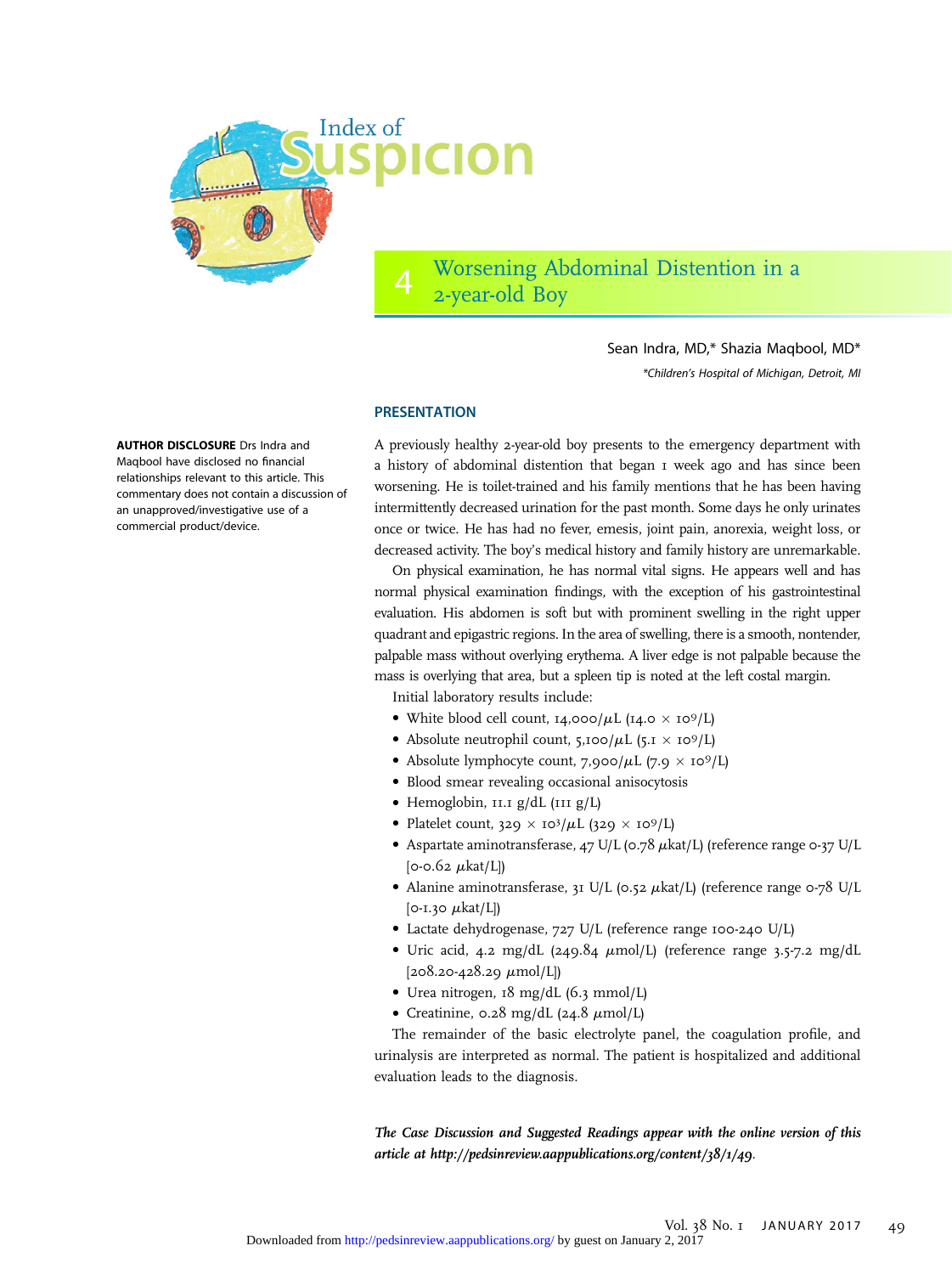## **DISCUSSION**

Abdominal ultrasonography revealed a large heterogeneous mass suspected to originate from the liver. Abdominal magnetic resonance imaging (MRI) further defined the mass to be largely involving the left hepatic lobe (Fig). Additional laboratory results included ferritin measuring 38 ng/mL (85.39 pmol/Lng/mL) (reference range 22-322 ng/mL [49.43-723.53 pmol/Lng/mL]) and negative urine vanillylmandelic acid and homovanillic acid. Biopsy of the mass established the diagnosis of an embryonal rhabdomyosarcoma. The patient underwent a gross total resection of the mass and had multiple lymph node biopsies and a bone marrow biopsy that were negative. He received 22 weeks of chemotherapy with vincristine, dactinomycin, and cyclophosphamide. He has been off therapy for 12 months and is doing well.

#### Differential Diagnosis

A palpable abdominal mass is 1 of the more common findings of malignant solid tumors in children. Neuroblastoma and Wilms tumor are the 2 most common intraabdominal tumors. For children younger than age 2 years, neuroblastoma is the most common extracranial malignant tumor. Wilms tumor is the most common renal malignancy and two-thirds of cases are diagnosed before age 5 years. Leukemia, lymphoma, hepatoblastoma, and soft-tissue sarcomas are more prevalent in older children.

## The Condition

Sarcoma is a relatively rare malignant tumor that arises from embryonic mesenchymal cells and has the ability to differentiate into striated skeletal and smooth muscle, bone, cartilage, and adipose tissue. Rhabdomyosarcoma (RMS) is the most common soft-tissue sarcoma, accounting for 3% of all pediatric tumors. Given its origin in the embryonal mesenchyme, this disease has the potential to arise anywhere in the body. Most cases are sporadic. Several environmental factors have been implicated with an increased risk for RMS, including cigarette smoking, advanced maternal age, radiation exposure in utero, and antibiotic use. Inherited familial syndromes, such as neurofibromatosis and Li-Fraumeni syndrome, also have some association with RMS.

The presentation depends on the site of the tumor and whether it involves any metastasis. The head and neck region is the most common site, accounting for about one-third of total cases, followed by the genitourinary (GU) tract (25%) and extremities (20%). Sites that are involved within the head and neck include the orbit and parameningeal sites (middle ear, nasopharynx, paranasal sinuses) and can present with proptosis or obstruction of the parameningeal region. GU tract tumors can involve the bladder, prostate, or vagina and present with hematuria, outflow obstruction, or urinary frequency. Extremity involvement typically presents with obvious swelling and has a higher likelihood of spreading to regional lymph nodes.

Initial evaluation involves plain radiographs of the area surrounding the mass, followed by computed tomography (CT) scan and/or MRI. Laboratory evaluation includes complete blood cell count with smear, electrolytes, liver function tests, uric acid, and calcium. Definitive diagnosis requires biopsy and special staining performed by a pediatric pathologist. If there is suspicion of metastasis based on the site of the primary tumor, further imaging should be performed with CT scan or radionuclide bone scan.



Figure. Abdominal magnetic resonance imaging shows a mass largely involving the left lobe of the liver.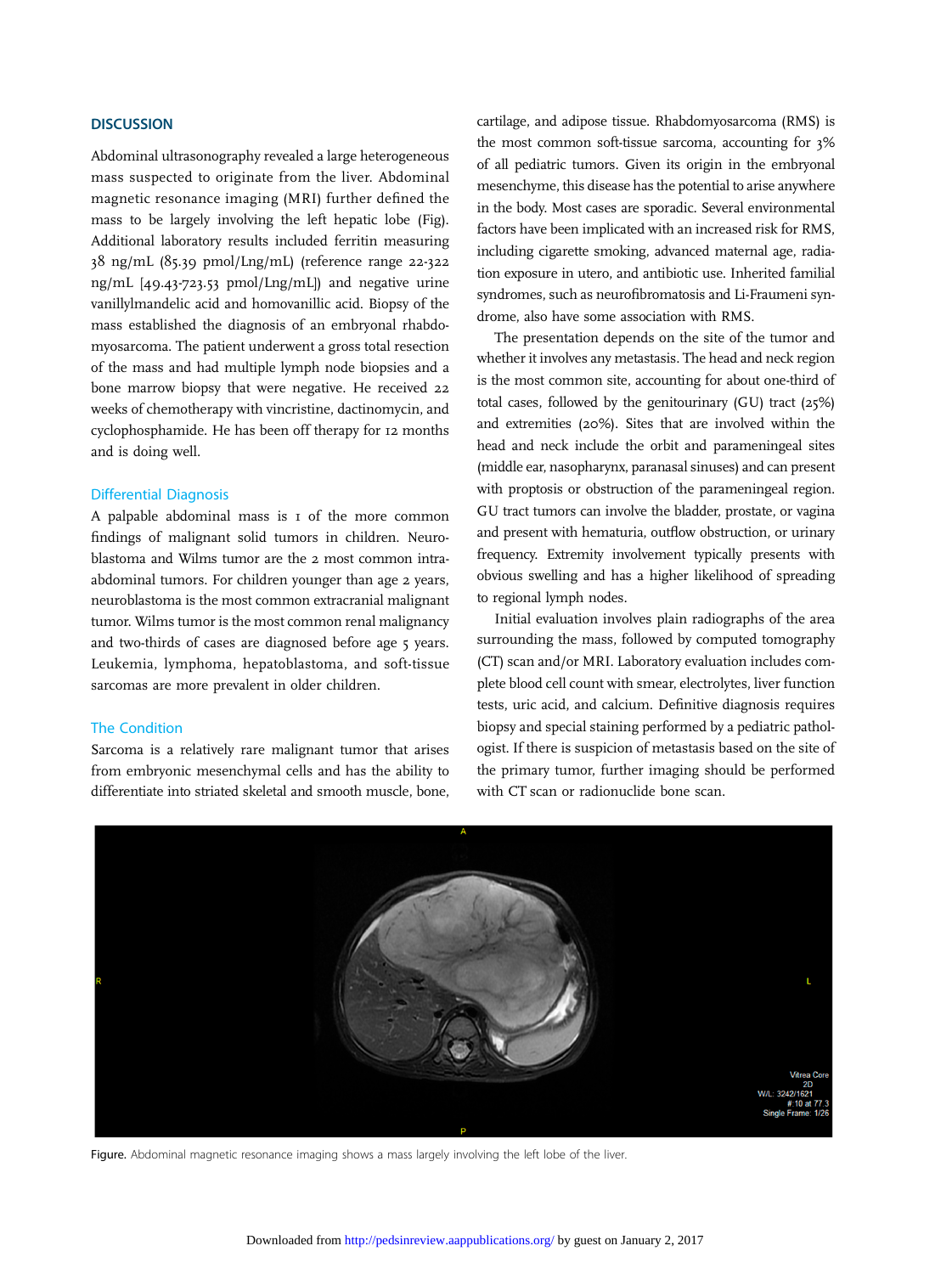#### Management

Current treatment is based on the recommendations of the Intergroup Rhabdomyosarcoma Study Group (IRSG), which began in 1972. The most current protocol is the IRSG-V, which achieves a cure rate of 70% in children with localized disease. Complete surgical excision is recommended for local disease if it is possible to achieve appropriate functional and cosmetic results. Tumors that are in areas such as the orbit, vagina, or bladder may require induction chemotherapy to decrease the tumor burden to allow for acceptable excision. Following surgical excision, radiation therapy enhances the treatment of residual microscopic disease. All patients with RMS should subsequently undergo chemotherapy with the gold standard regimen of vincristine, dactinomycin, and cyclophosphamide. Patients who relapse after the initial treatment have a poor prognostic outcome.

#### Lessons for the Clinician

- Rhabdomyosarcoma should be in the differential diagnosis for children with enlarging masses anywhere in the body.
- Plain films are the appropriate initial imaging study, followed by computed tomography scan and/or magnetic resonance imaging.
- Biopsy is required to obtain the definitive diagnosis.
- Prompt therapy should be initiated with a combination of surgical excision, chemotherapy, and radiation therapy, depending on the tumor size and affected area.

# Suggested Readings

- McCarville MB, Spunt SL, Pappo AS. Rhabdomyosarcoma in pediatric patients: the good, the bad, and the unusual. AJR Am J Roentgenol. 2001;176(6):1563–1569
- Perez EA, Kassira N, Cheung MC, Koniaris LG, Neville HL, Sola JE. Rhabdomyosarcoma in children: a SEER population based study. J Surg Res. 2011;170(2):e243–e251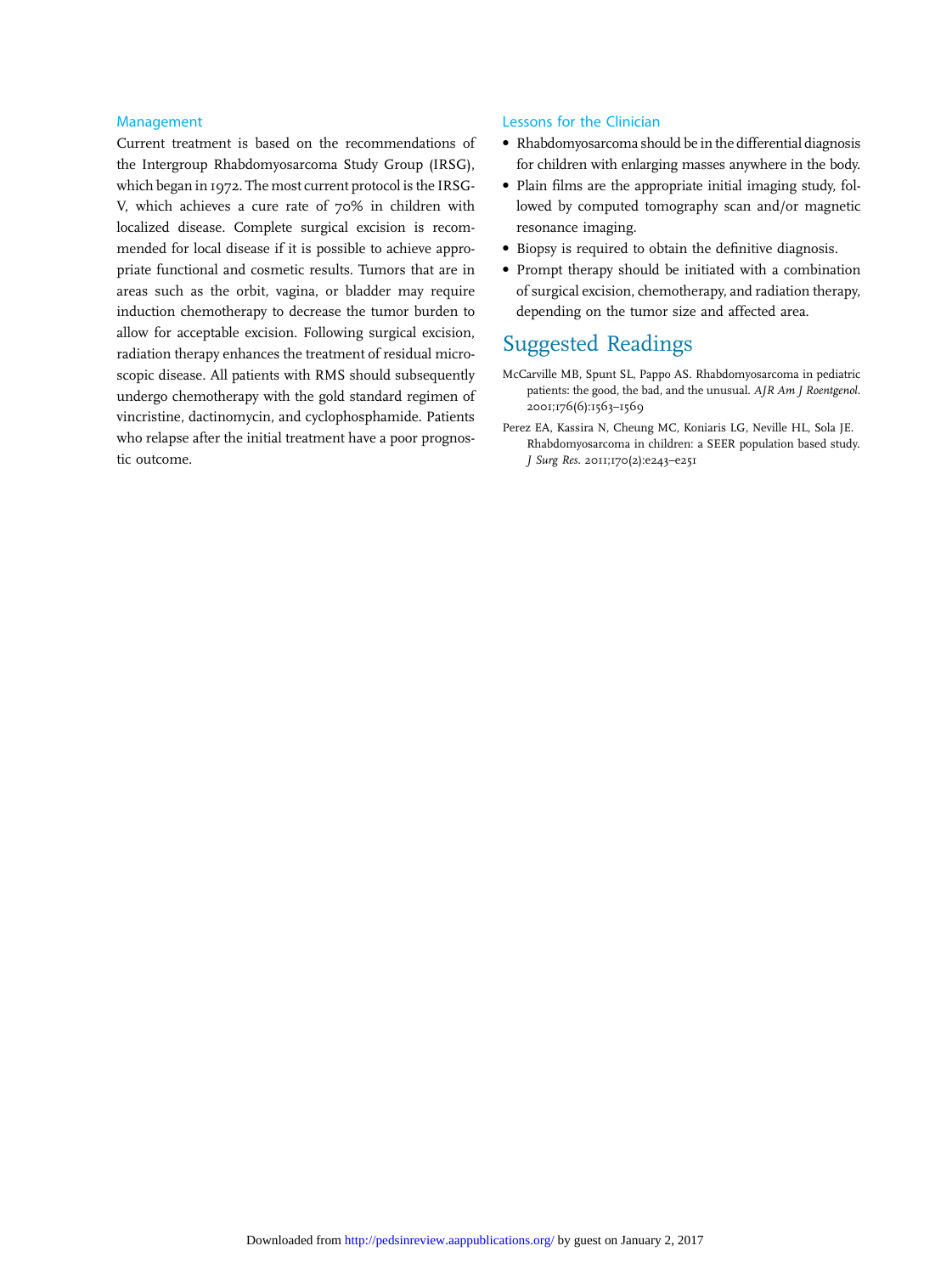# **Case 4: Worsening Abdominal Distention in a 2-year-old Boy**

DOI: 10.1542/pir.2015-0002 *Pediatrics in Review* 2017;38;49 Sean Indra and Shazia Maqbool

| Updated Information $\&$<br><b>Services</b> | including high resolution figures, can be found at:<br>http://pedsinreview.aappublications.org/content/38/1/49                                                                                        |
|---------------------------------------------|-------------------------------------------------------------------------------------------------------------------------------------------------------------------------------------------------------|
| <b>References</b>                           | This article cites 2 articles, 0 of which you can access for free at:<br>http://pedsinreview.aappublications.org/content/38/1/49#BIBL                                                                 |
| Permissions & Licensing                     | Information about reproducing this article in parts (figures, tables) or<br>in its entirety can be found online at:<br>http://classic.pedsinreview.aappublications.org/site/misc/Permissions<br>xhtml |
| <b>Reprints</b>                             | Information about ordering reprints can be found online:<br>http://classic.pedsinreview.aappublications.org/site/misc/reprints.xht<br>ml                                                              |